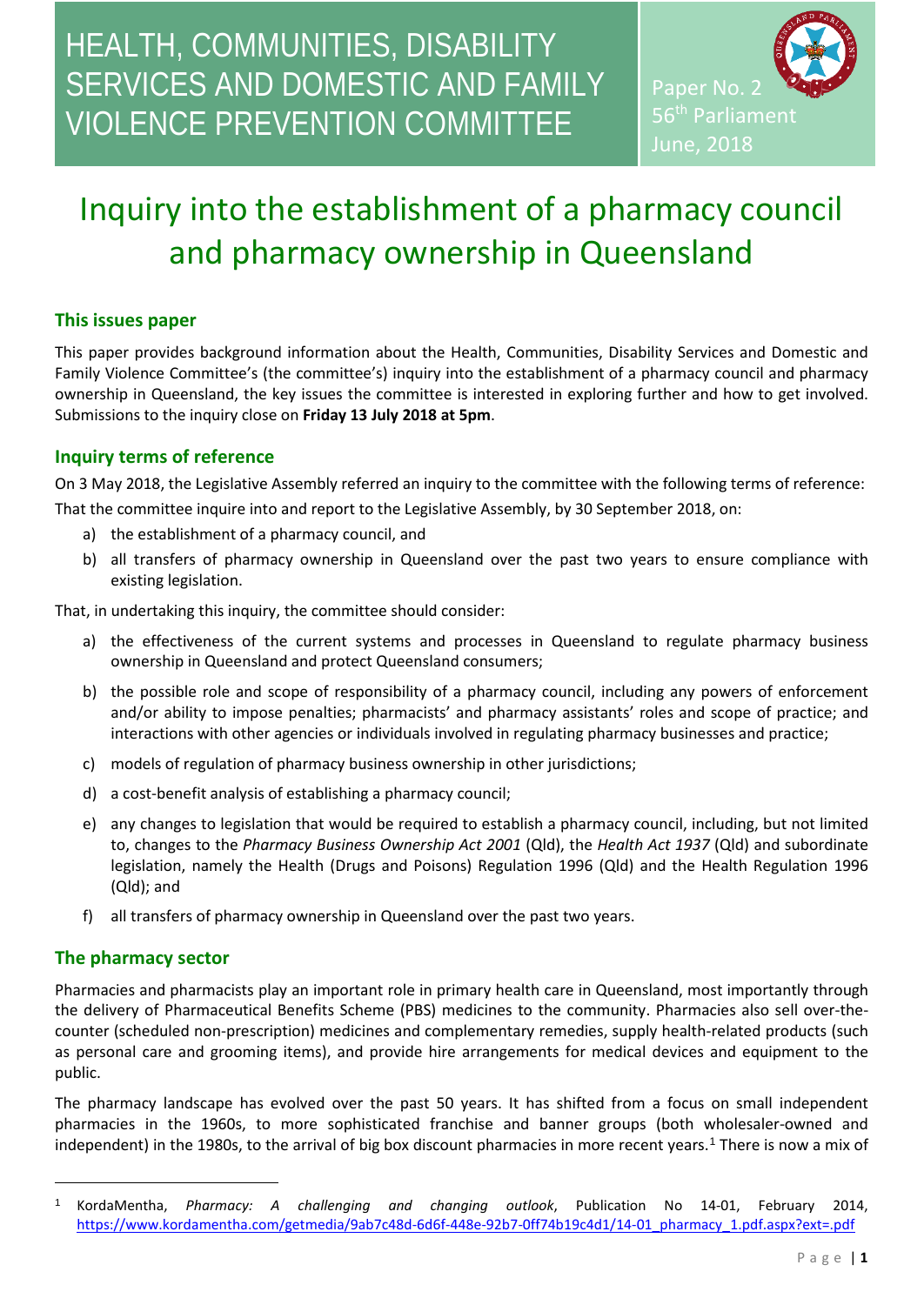traditional pharmacies with little or no online presence, many pharmacies that dispense through multiple channels but where a physical presence remains, and some pharmacies that are solely online.<sup>[2](#page-1-0)</sup>

Most pharmacies derive around 70 per cent of their income from the dispensing of PBS medicines.<sup>[3](#page-1-1)</sup> However, some pharmacies have a greater emphasis on front-of-house retail sales. In recent years many pharmacists have begun moving their focus away from medicine dispensing and front-of-house (non-medicine) sales to a more patientcentred approach providing services such as:

- 
- 
- 
- methadone programs
- wound management medicines review and reconciliation
- health checks dose administration aids, and
	- vaccination programs **•** supply of diabetes products and advice.

This changing focus has been driven by increased competition from large, high volume, low margin pharmacies that compete on price and declining profitability brought on by the introduction, and subsequent expansion, of the Commonwealth Government's Price Disclosure Regime for PBS medicines. The Pharmacy Guild estimated that in 2014-15 the regime would reduce net profit before tax of an average pharmacy by approximately \$90,000.[4](#page-1-2)

It is estimated that on average, Australians visit a pharmacy 14 times a year.<sup>[5](#page-1-3)</sup> As at 30 June 2015, there were around 1,100 pharmacies in Queensland that dispensed prescriptions valued at nearly \$1.5 billion over 2014-15. This equated to expenditure of \$309 per capita or just over \$1.3 million per pharmacy on prescription medicines. As at 30 June 2015, Queensland had 20 per cent of Australia's pharmacies which is proportionate to its distribution of the nation's population.[6](#page-1-4)

# **Pharmacy legislation**

The Commonwealth and state and territory governments have responsibility for different aspects of the regulation of pharmacies and pharmaceutical supply in Australia. The Commonwealth Government regulates pharmaceuticals and where pharmacies that dispense medicines subsidised under the PBS can be located (known as the 'pharmacy location rules'). State and territory governments regulate the ownership of pharmacies, as well as the licensing of pharmacists and pharmacy premises. They also restrict the sale and dispensing of prescriptions and a range of other medicines to pharmacies.<sup>[7](#page-1-5)</sup>

## **Pharmacy location rules**

The location of pharmacies in Australia that are approved to supply medicines subsidised under the PBS is determined through the application of pharmacy location rules which are administered by the Commonwealth Government. These rules restrict where an approved pharmacy can either be established or re-located, and set out location-based criteria which must be met for a pharmacist to be approved to supply PBS medicines.

The pharmacy location rules comprise 11 separate rules that are applicable in certain circumstances, including restricting the relocation of an existing pharmacy within the local community (up to one kilometre) and restricting the establishment of a new pharmacy to where there is a demonstrable community need.<sup>[8](#page-1-6)</sup> A pharmacy must also not be located within, or directly accessible from, a supermarket.

 $\overline{a}$ 

<span id="page-1-0"></span><sup>2</sup> Bill Kelly, 'Online pharmacies: buyer beware', *Australian Prescriber*, 1 December 2015, [https://www.nps.org.au/australian](https://www.nps.org.au/australian-prescriber/articles/online-pharmacies-buyer-beware)[prescriber/articles/online-pharmacies-buyer-beware](https://www.nps.org.au/australian-prescriber/articles/online-pharmacies-buyer-beware)

<span id="page-1-1"></span><sup>3</sup> The Pharmacy Guild of Australia, *Submission in response to the Competition Policy Review Issues Paper*, June 2014, p 30, <http://competitionpolicyreview.gov.au/files/2014/07/PGA.pdf>

<span id="page-1-2"></span><sup>4</sup> As above.

<span id="page-1-3"></span><sup>&</sup>lt;sup>5</sup> The Pharmacy Guild of Australia', 'Vital facts on community pharmacy', May.2018, https://www.guild.org.au/ data/assets/pdf\_file/0020/12908/Vital-facts-on-community-pharmacy.pdf

<span id="page-1-4"></span><sup>6</sup> Stephen King, Bill Scott and Jo Watson, *Review of Pharmacy Remuneration and Regulation, Discussion Paper*, July 2016, [http://www.health.gov.au/internet/main/publishing.nsf/content/7E5846EB2D7BA299CA257F5C007C0E21/\\$File/Discussion%](http://www.health.gov.au/internet/main/publishing.nsf/content/7E5846EB2D7BA299CA257F5C007C0E21/$File/Discussion%20Paper%20-%20Review%20of%20Pharmacy%20Remuneration%20and%20Regulation.pdf) [20Paper%20-%20Review%20of%20Pharmacy%20Remuneration%20and%20Regulation.pdf](http://www.health.gov.au/internet/main/publishing.nsf/content/7E5846EB2D7BA299CA257F5C007C0E21/$File/Discussion%20Paper%20-%20Review%20of%20Pharmacy%20Remuneration%20and%20Regulation.pdf)

<span id="page-1-5"></span> $7$  As above.

<span id="page-1-6"></span>As above.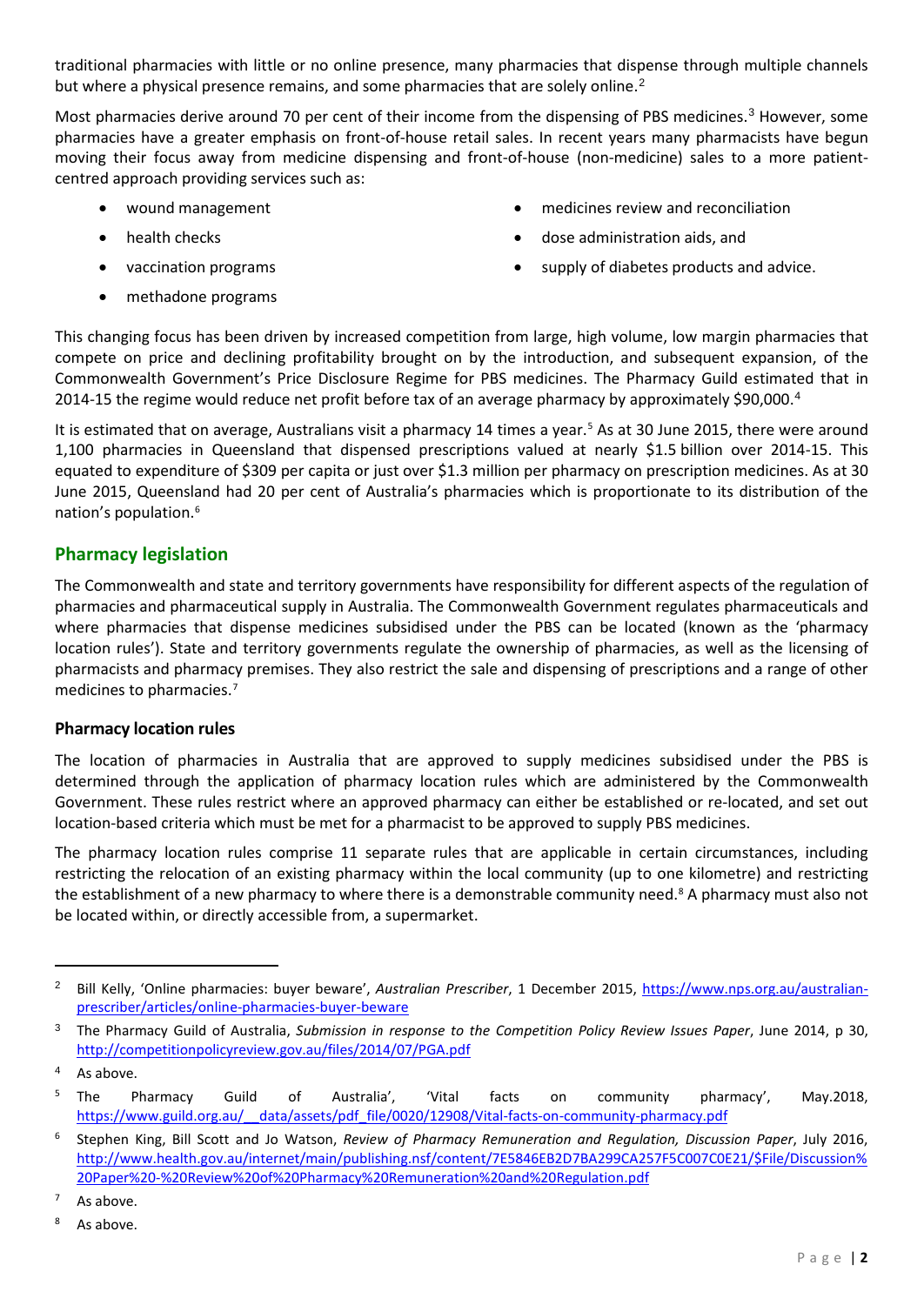These rules aim to ensure a well distributed network of community pharmacies to provide reasonable access to PBS medicines to all Australians, regardless of where they live.

The Commonwealth's pharmacy location rules are outside the scope of this inquiry.

## **Pharmacy ownership regulation in Queensland**

Pharmacy ownership in Queensland is generally restricted to pharmacists. The *Pharmacy Business Ownership Act 2001* (Qld) (the Act) specifies that:

A person must not own a pharmacy business unless the person is:

- a) a pharmacist; or
- b) a corporation whose directors and shareholders are all pharmacists; or
- c) a corporation:
	- (i) whose directors and shareholders are a combination of pharmacists and relatives of the pharmacist; and
	- (ii) in which the majority of shares are held by pharmacists; and
	- (iii) in which only pharmacists hold voting shares; or
- d) a friendly society; or
- e) Mater Misericordiae Health Services Brisbane Limited. [9](#page-2-0)

In addition, a pharmacist or eligible corporation must not have a beneficial interest in more than five pharmacy businesses at the same time. Friendly societies and Mater Misericordiae Health Services Brisbane Limited can own up to six pharmacy businesses at the same time.<sup>[10](#page-2-1)</sup>

According to the Act these ownership restrictions are necessary 'to promote the professional, safe and competent provision of pharmacy services, and to maintain public confidence in the pharmacy profession.'[11](#page-2-2) Other primary healthcare providers however, operate without the need for ownership (and location) restrictions. For example, ownership of medical practices is not limited to General Practitioners (GPs), nor are GP practices prevented from locating in close proximity to one another.

#### *Issues for consideration*

- 1. Are pharmacy ownership restrictions imposed by the *Pharmacy Business Ownership Act 2001* (Qld) (Act) necessary to protect consumers and deliver accessible and affordable medicines and services? Why or why not?
- 2. Are the ownership restrictions sufficiently clear, particularly regarding the restrictions on corporations owning pharmacies? If not, how could the restrictions be made clearer?
- 3. Would changing the pharmacy ownership restrictions under the Act improve community outcomes? If so, how should the restrictions be changed?
- 4. Should the Act be amended to allow any party to own a pharmacy, subject to requirements for dispensing only by a qualified pharmacist? Would the community be better off under such a scenario? Why or why not?
- 5. Is there any difference in performance of pharmacies owned by non-pharmacists in Queensland (such as those run by friendly societies or the Mater Misericordiae Health Services Brisbane Limited) in relation to protecting consumers and delivering accessible and affordable medicines and services?
- 6. Does the Act provide adequate protections to promote the professional, safe and competent provision of pharmacy services, and to maintain public confidence in the pharmacy profession now and in the future? If not, what additional protections should be included in the Act and why?

 $\overline{\phantom{a}}$ 

<span id="page-2-0"></span><sup>9</sup> *Pharmacy Business Ownership Act 2001,* s 139B.

<span id="page-2-1"></span><sup>10</sup> *Pharmacy Business Ownership Act 2001*, s 139H.

<span id="page-2-2"></span><sup>11</sup> *Pharmacy Business Ownership Act 2001*, s 8.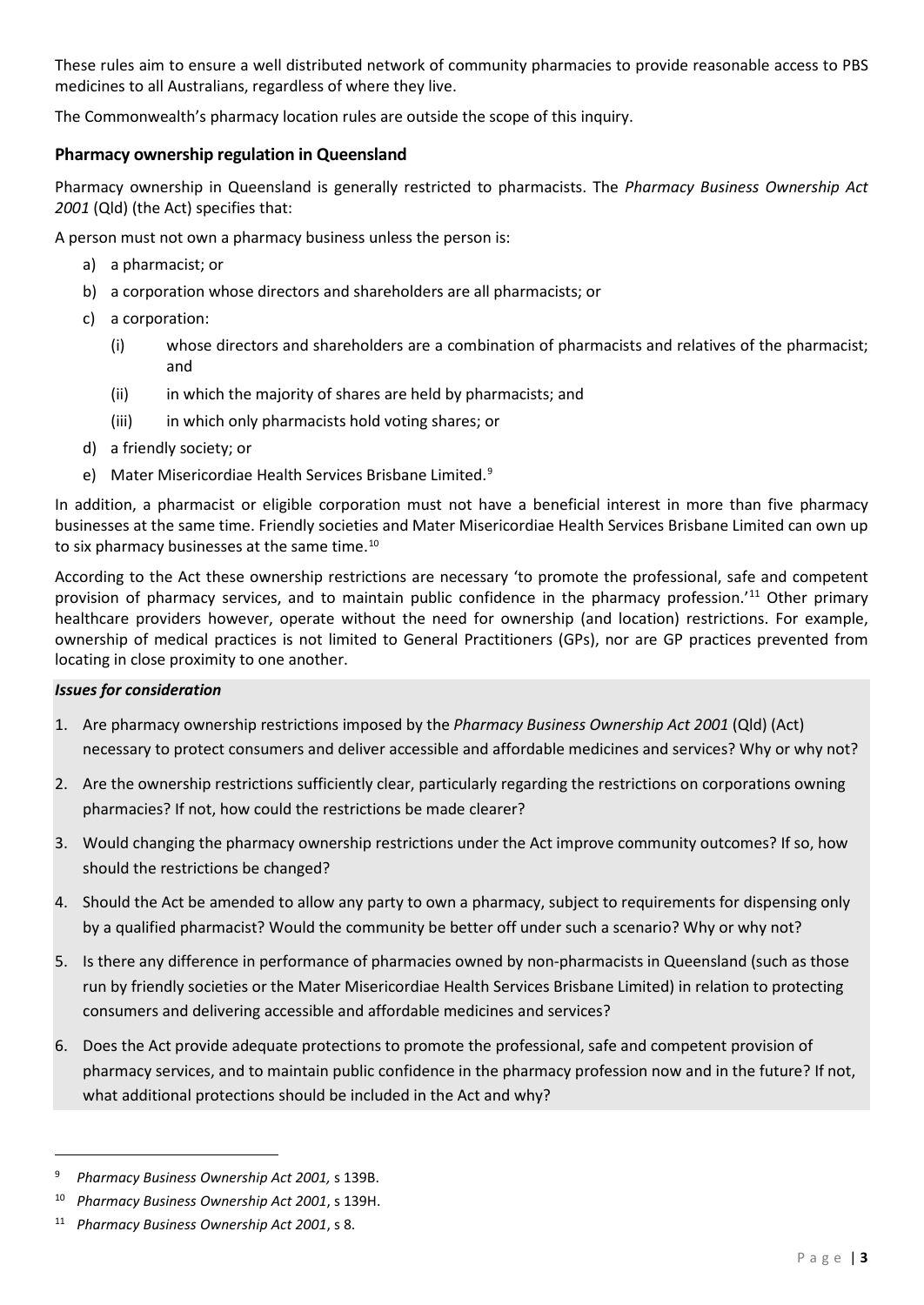## **Administration of pharmacy ownership regulation**

The Queensland Department of Health (the department) has responsibility for administering the pharmacy ownership restrictions in the Act. A pharmacist must notify the chief executive of the department whenever there is a change of ownership of a pharmacy<sup>[12](#page-3-0)</sup> or a change in business particulars (for example, the name or location of the business, any change in the ownership structure or the equity share of the owners). [13](#page-3-1) On receipt of a notification from a pharmacist, the department undertakes checks to ensure that the changes do not result in a breach of the requirements of the Act and writes to the pharmacist to acknowledge their notification or request additional information.

The Act provides a range of offences and penalties related to pharmacy ownership restrictions, notification requirements for changes to pharmacy ownership, operating a pharmacy without supervision by a pharmacist, and impeding the work of inspectors who are inspecting apparent breaches of the legislation. These provisions and the maximum penalties that apply are set out in the table below. The maximum penalties prescribed in the Act are the same for individuals and corporations.

The ownership regulations were previously administered by the Pharmacists Board of Queensland under the *Pharmacists Registration Act 2001* (Qld). However, following the establishment of the National Registration and Accreditation Scheme (NRAS) in July 2010, the Pharmacists Board of Queensland was abolished and its regulatory functions for pharmacy ownership were taken over by the department.

| Pharmacy Business Ownership Act 2001-offence provisions                                                              | Maximum penalty <sup>14</sup> |
|----------------------------------------------------------------------------------------------------------------------|-------------------------------|
| Section 139B Restriction on who may own a pharmacy business                                                          | 200 penalty units (\$26,110)  |
| Section 139C Pharmacist whose registration is suspended or cancelled may own<br>pharmacy business for limited period | 200 penalty units (\$26,110)  |
| Section 139H Restriction on number of pharmacy businesses in which a person may<br>have a beneficial interest        | 200 penalty units (\$26,110)  |
| Section 141 Pharmacy business to be carried on under supervision of pharmacist                                       | 50 penalty units (\$6,527.50) |
| Section 141A Notification of change of ownership of a pharmacy business                                              | 50 penalty units (\$6,527.50) |
| Section 141B Notification of change of ownership particulars of a pharmacy business                                  | 50 penalty units (\$6,527.50) |
| Section 157 Failure to help inspector                                                                                | 50 penalty units (\$6,527.50) |
| Section 158 Failure to give information                                                                              | 50 penalty units (\$6,527.50) |
| Section 171 Failure to give name or address                                                                          | 50 penalty units (\$6,527.50) |
| Section 173 Failure to produce document                                                                              | 50 penalty units (\$6,527.50) |
| Section 177 False or misleading information                                                                          | 50 penalty units (\$6,527.50) |
| Section 178 False or misleading documents                                                                            | 50 penalty units (\$6,527.50) |
| Section 179 Obstructing an inspector                                                                                 | 100 penalty units (\$13,055)  |
| Section 180 Impersonating an inspector                                                                               | 50 penalty units (\$6,527.50) |

The committee will consider the extent to which the Act is being complied with and whether changes are needed to achieve better community outcomes.

## *Issues for consideration*

l

- 7. Are you aware of any transfers of pharmacy ownership which have not conformed to the requirements under the *Pharmacy Business Ownership Act 2001* (Qld) (Act)?
- 8. Are the offences prescribed in the Act necessary and sufficient to ensure the objectives and intent of the legislation are being met, and are the maximum offences that apply appropriate?

<span id="page-3-0"></span><sup>12</sup> *Pharmacy Business Ownership Act 2001*, s 141A.

<span id="page-3-1"></span><sup>13</sup> *Pharmacy Business Ownership Act 2001*, s 141B.

<span id="page-3-2"></span><sup>&</sup>lt;sup>14</sup> The Penalties and Sentences (Penalty Unit Value) Amendment Regulation 2018 states that the value of a penalty unit is \$130.55 from 1 July 2018.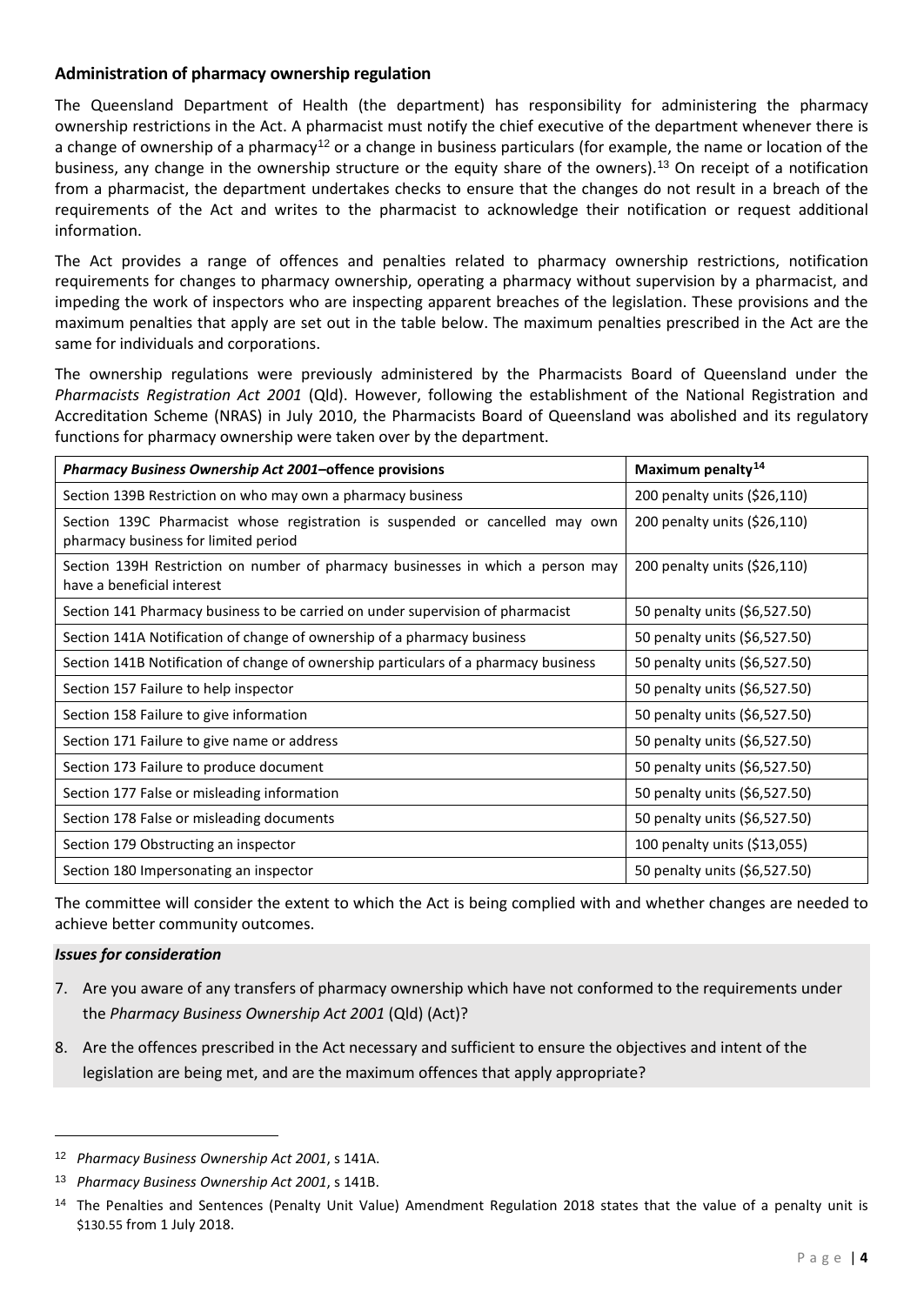## **Pharmacy ownership regulation in other Australian jurisdictions**

As in Queensland, pharmacy ownership in other Australian states and territories is restricted to pharmacists. Other Australian states also have restrictions on the number of pharmacies a pharmacist may own, while the territories have no such restrictions. The maximum allowable number of pharmacies per pharmacist in each state is:

- Western Australia and Tasmania: four
- Queensland, New South Wales and Victoria: five, and
- South Australia:  $six.^{15}$  $six.^{15}$  $six.^{15}$

#### *Issues for consideration*

- 9. Do you think there should be restrictions on the number of pharmacies a pharmacist may own in Queensland? Are the current restrictions under the *Pharmacy Business Ownership Act 2001* (Qld) appropriate?
- 10. Given there are no restrictions in the Australian Capital Territory and the Northern Territory, are community outcomes in the Australian territories different from the Australian states? If so, how are they different?

#### **Administration of pharmacy ownership regulation in other jurisdictions**

In all other Australian jurisdictions except the ACT and the NT, ownership regulation is administered by governing bodies that sit outside the relevant departments of health:

- in New South Wales, the Pharmacy Council of New South Wales
- in the Australian Capital Territory, ACT Health
- in Victoria, the Victorian Pharmacy Authority
- in Tasmania, the Tasmanian Pharmacy Authority
- in South Australia, the Pharmacy Regulation Authority SA
- in Western Australia, the Pharmacy Registration Board of Western Australia, and
- in the Northern Territory, the Pharmacy Premises Committee, Department of Health.

In other jurisdictions, such as New South Wales, pharmacy businesses must submit an annual renewal of pharmacy registration and an annual declaration of financial interest to the administering authority (Pharmacy Council of New South Wales). Registration of pharmacy premises does not occur in Queensland. Pharmacy authorities/councils in other jurisdictions are funded by fees from annual pharmacy ownership and premises registration. [16](#page-4-1)

#### *Issues for consideration*

l

- 11. Has pharmacy ownership regulation in other Australian jurisdictions improved community outcomes (relative to Queensland)? If so, how?
- 12. What functions might a pharmacy council perform in Queensland? How would these functions differ from the current functions performed by Queensland Health?
- 13. How would the establishment of a pharmacy council in Queensland improve community outcomes?
- 14. What would be the costs and benefits to the community of establishing a pharmacy council in Queensland?
- 15. What other viable alternatives should be considered to deliver superior community outcomes?
- 16. If a pharmacy council was established in Queensland, what issues would need to be considered in its interactions with other agencies or individuals involved in regulating pharmacy businesses and practice? What legislation would need to be changed?

<span id="page-4-0"></span><sup>&</sup>lt;sup>15</sup> Laetitia Hattingh, 'The regulation of pharmacy ownership in Australia: The potential impact of changes to the health landscape. *Journal of Law and Medicine*, 2011, vol 19, p 148, [https://research](https://research-repository.griffith.edu.au/bitstream/handle/10072/41413/73312_1.pdf)[repository.griffith.edu.au/bitstream/handle/10072/41413/73312\\_1.pdf.](https://research-repository.griffith.edu.au/bitstream/handle/10072/41413/73312_1.pdf)

<span id="page-4-1"></span><sup>&</sup>lt;sup>16</sup> Pharmacy Guild of Australia, correspondence dated 30 May 2018.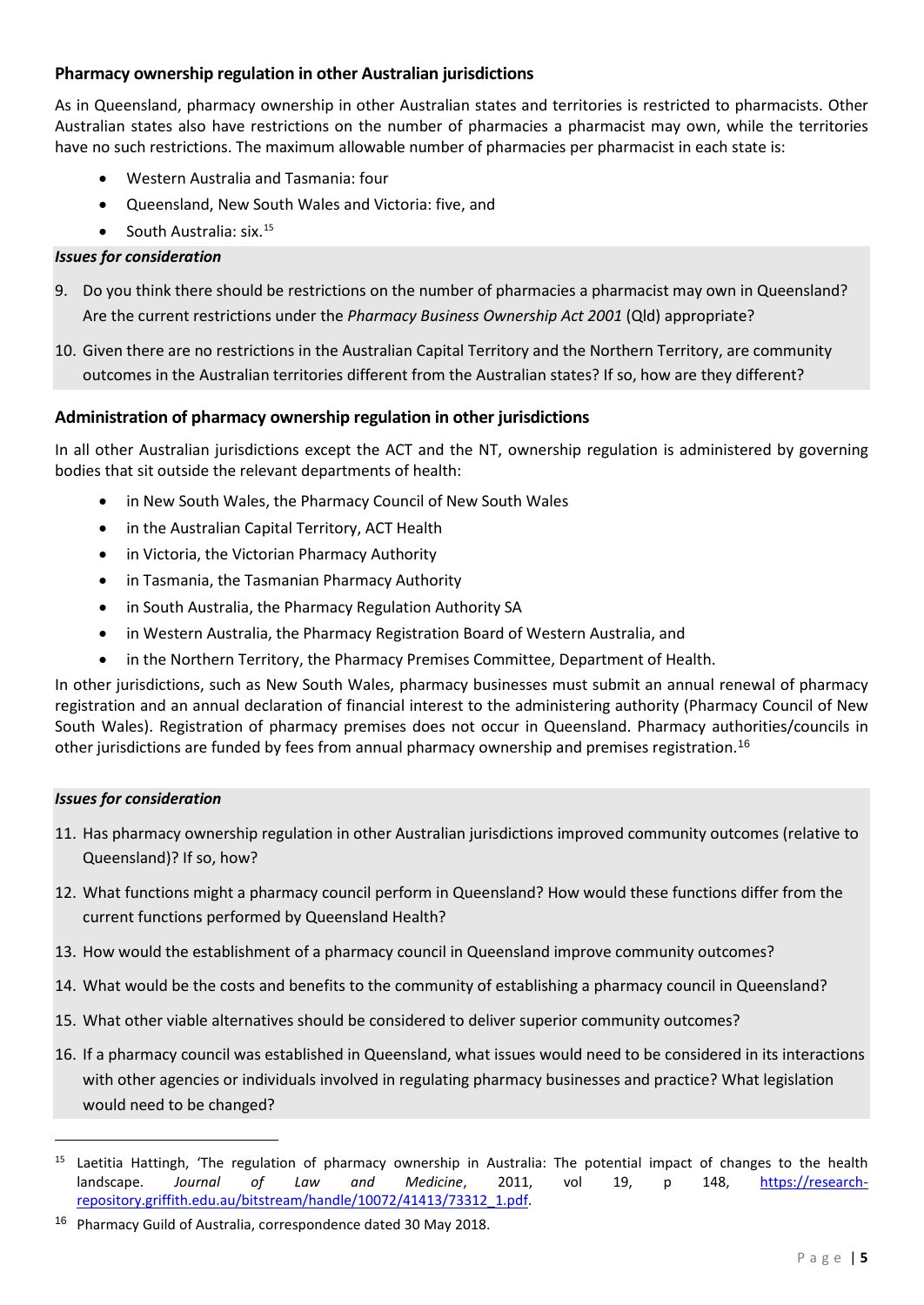# **Competition issues with pharmacy ownership regulation**

Pharmacy regulation has been the subject of numerous reviews over the past 20 years. Most notably, in 2000 the National Competition Policy (NCP) Review of Pharmacy ('Wilkinson Review') was undertaken as part of the NCP legislation review process. It investigated state and territory licensing and ownership regulations and the pharmacy location rules embodied in the Australian Community Pharmacy Agreement (ACPA). The Wilkinson Review recommended removing the restrictions on how many pharmacies a pharmacist can own, but supported the retention of the prohibition on non-pharmacist ownership or control. In addition, the Wilkinson Review recommended that the location rules be overhauled to encourage rationalisation in the pharmacy sector.<sup>[17](#page-5-0)</sup>

In response, in 2002 a Council Of Australian Governments (COAG) Working Group criticised the Wilkinson Review for ignoring evidence from other health sectors and overseas, which suggested that ownership restrictions were unnecessary. Despite this, the COAG Working Group backed the limited recommendations of the Wilkinson Review, arguing that more radical reform would create excessive adjustment pressures. However, few of the recommendations for change were implemented. For example, the proposed lifting of the restrictions on the number of pharmacies a pharmacist may own were withdrawn after intervention by the then Prime Minister.<sup>[18](#page-5-1)</sup>

More recently, in 2015 the independent Panel of the Australian Government's Competition Policy Review ('Harper Review') recommended that state and territory pharmacy ownership regulations (and the pharmacy location rules) should be removed in the long term interests of consumers:

*The Panel considers that current restrictions on ownership and location of pharmacies are not needed to ensure the quality of advice and care provided to patients. Such restrictions limit the ability of consumers to choose where to obtain pharmacy products and services, and the ability of providers to meet consumers' preferences.*

*The Panel considers that the pharmacy ownership and location rules should be removed in the long-term interests of consumers. They should be replaced with regulations to ensure access to medicines and quality of advice regarding their use that do not unduly restrict competition.*[19](#page-5-2)

The Australian Government's response to the Harper Review noted this recommendation and encouraged the 'states and territories to consider the appropriateness of existing restrictions on pharmacy ownership in pursuing public policy objectives' stating that it was 'willing to consider payments to states and territories for reforms that improve productivity and lead to economic growth'.[20](#page-5-3)

In many developed countries including, Canada, Ireland, Japan, the Netherlands, the United Kingdom and the United States, there are no restrictions on pharmacy ownership. In Norway and Sweden, only doctors and the pharmaceutical industry are excluded from ownership. While in New Zealand and Denmark, non-pharmacists can have part ownership in a pharmacy if a pharmacist is the majority owner. Consistent with the ownership restrictions in Australia, in Spain and France ownership of pharmacies is limited to pharmacists. $^{21}$  $^{21}$  $^{21}$ 

#### *Issues for consideration*

17. What effect would relaxing pharmacy ownership restrictions have on community outcomes (such as protecting consumers and delivering accessible and affordable medicines and services) in Queensland? What are the potential risks to consumers?

 $\overline{\phantom{a}}$ 

<span id="page-5-0"></span><sup>17</sup> Productivity Commission, *Review of National Competition Policy Reforms*, Report no. 33, Canberra, 28 February 2005, [http://www.pc.gov.au/inquiries/completed/national-competition-policy/report/ncp.pdf.](http://www.pc.gov.au/inquiries/completed/national-competition-policy/report/ncp.pdf)

<span id="page-5-1"></span> $18$  As above.

<span id="page-5-2"></span><sup>19</sup> Ian Harper et al, *Competition Policy Review, Final Report*, March 2015, p 190, [http://competitionpolicyreview.gov.au/final](http://competitionpolicyreview.gov.au/final-report/)[report/.](http://competitionpolicyreview.gov.au/final-report/)

<span id="page-5-3"></span><sup>20</sup> Australian Government, *Australian Government Response to the Competition Policy Review*, 24 November 2015, p 14, [https://static.treasury.gov.au/uploads/sites/1/2017/06/Govt\\_response\\_CPR.pdf.](https://static.treasury.gov.au/uploads/sites/1/2017/06/Govt_response_CPR.pdf)

<span id="page-5-4"></span><sup>21</sup> Deloitte Access Economics, *Remuneration and regulation of community pharmacy, Literature review*, November 2016, [http://www.health.gov.au/internet/main/publishing.nsf/Content/4E0B6EEE19F56A40CA2581470016D688/\\$File/deloitte](http://www.health.gov.au/internet/main/publishing.nsf/Content/4E0B6EEE19F56A40CA2581470016D688/$File/deloitte-community-pharmacy-literature-review-2016.pdf)[community-pharmacy-literature-review-2016.pdf.](http://www.health.gov.au/internet/main/publishing.nsf/Content/4E0B6EEE19F56A40CA2581470016D688/$File/deloitte-community-pharmacy-literature-review-2016.pdf)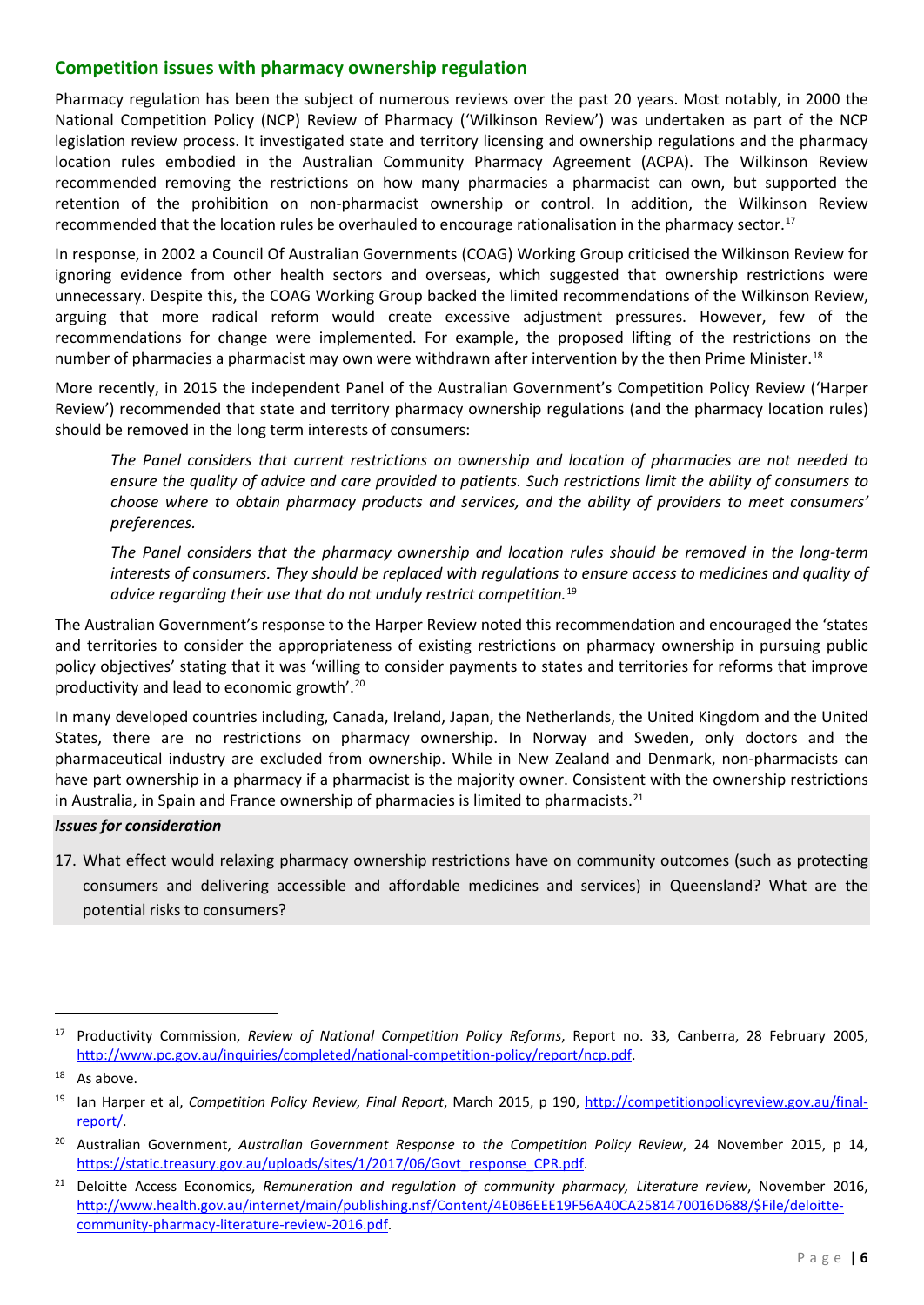# **Pharmacists' and pharmacy assistants' roles and scopes of practice**

There are approximately 4,500 pharmacists and over 10,000 pharmacy assistants working in Queensland pharmacies.[22](#page-6-0) The pharmacy profession is regulated by the Pharmacy Board of Australia (supported by the Australian Health Practitioner Regulation Agency). The board registers pharmacists, deals with matters concerning professional practice, develops standards, codes and guidelines and handles complaints, investigations and disciplinary hearings. The board also approves training of ancillary staff.

Some sectors of the pharmacy industry have proposed an extension of the scope of practice for pharmacists and pharmacy assistants in Queensland:

*Key areas where an enhanced role could occur are in medicine adherence and management (including in the post-acute setting and aged care), vaccination and immunisation services, a wider role to fill health gaps in rural and remote areas, preventative health intervention reducing avoidable hospitalisations and reducing pressure on hospital emergency departments, treatment of minor ailments and better management of longterm conditions and prescription renewals, underpinned by appropriate data collection and use of e-health technologies.[23](#page-6-1)*

For example, opportunities to enhance pharmacy care include:

- allowing pharmacists to provide certain medicines to treat cardiovascular disease, respiratory illnesses and dermatitis without long-term patients needing to obtain a repeat prescription from a GP
- vaccinating against a wider range of illnesses and a broader range of people than currently allowed, and
- supplying pharmaceuticals such as contraceptive pills and erectile dysfunction pills<sup>[24](#page-6-2)</sup> over the counter without the need for a repeat prescription.<sup>[25](#page-6-3)</sup>

There are also proposals by the pharmacy industry to enable pharmacy assistants to undertake activities beyond their current scope of practice. Changes to the roles and scopes of practice of pharmacists and pharmacy assistants could extend the services offered by pharmacies to services already being undertaken by general practitioners.

The ordinary duties of pharmacy assistants require them to order, handle and supply therapeutic goods (under pharmacist supervision) and respond to/ask questions when clients request pharmacy medicines and pharmacist only medicines, and refer to a pharmacist, as required. There is no minimum mandatory training for pharmacy assistants in Queensland.[26](#page-6-4)

In 2014 the Victorian Legislative Council's Legal and Social Issues Legislation Committee conducted an inquiry into community pharmacy in Victoria and made a number of recommendations to expand the role of community pharmacy. In particular the committee found 'A proportion of general practitioner visits are for 'less complex' conditions, some of which could potentially be treated within a community pharmacy'.<sup>[27](#page-6-5)</sup>

In evidence provided to the Victorian committee, the Grattan Institute identified that:

… *of more than 122 million GP visits in Australia annually, around 19 per cent (23 million visits) can be categorised as 'less complex' – that is, they involve management of only one problem, with only one or two medications prescribed, and do not involve referrals, tests or other treatment (apart from advice and explanation). [28](#page-6-6)*

l

<span id="page-6-0"></span><sup>22</sup> Pharmacy Guild of Australia, correspondence dated 30 May 2018.

<span id="page-6-1"></span><sup>23</sup> As above, attachment, p 5.

<span id="page-6-2"></span><sup>&</sup>lt;sup>24</sup> Viagra is available in pharmacies without a prescription in the United Kingdom, [https://www.independent.co.uk/life](https://www.independent.co.uk/life-style/health-and-families/viagra-buy-without-prescription-over-counter-uk-pharmacies-male-impotence-erectile-dysfunction-a8275461.html)[style/health-and-families/viagra-buy-without-prescription-over-counter-uk-pharmacies-male-impotence-erectile](https://www.independent.co.uk/life-style/health-and-families/viagra-buy-without-prescription-over-counter-uk-pharmacies-male-impotence-erectile-dysfunction-a8275461.html)[dysfunction-a8275461.html.](https://www.independent.co.uk/life-style/health-and-families/viagra-buy-without-prescription-over-counter-uk-pharmacies-male-impotence-erectile-dysfunction-a8275461.html)

<span id="page-6-3"></span><sup>25</sup> Steven Scott, 'Chemists bid to fill drug role', *Courier Mail*, 22 May 2018, p 3. Lucy Stone, 'Doctors concerned over 'low-risk' medication prescription proposal, *Brisbane Times*, 23 May 2018. Heather Saxena,'Inquiry set up to probe ownership breaches', *Pharmacy News*, 22 May 2018.

<span id="page-6-4"></span><sup>&</sup>lt;sup>26</sup> Pharmacy Guild of Australia, correspondence dated 30 May 2018.

<span id="page-6-5"></span><sup>27</sup> Victorian Legislative Council Legal and Social Issues Legislation Committee, *Inquiry into Community Pharmacy in Victoria*, October 2014, p 39[, https://www.parliament.vic.gov.au/lsic/inquiries/article/2372.](https://www.parliament.vic.gov.au/lsic/inquiries/article/2372)

<span id="page-6-6"></span> $28$  As above, p 38.